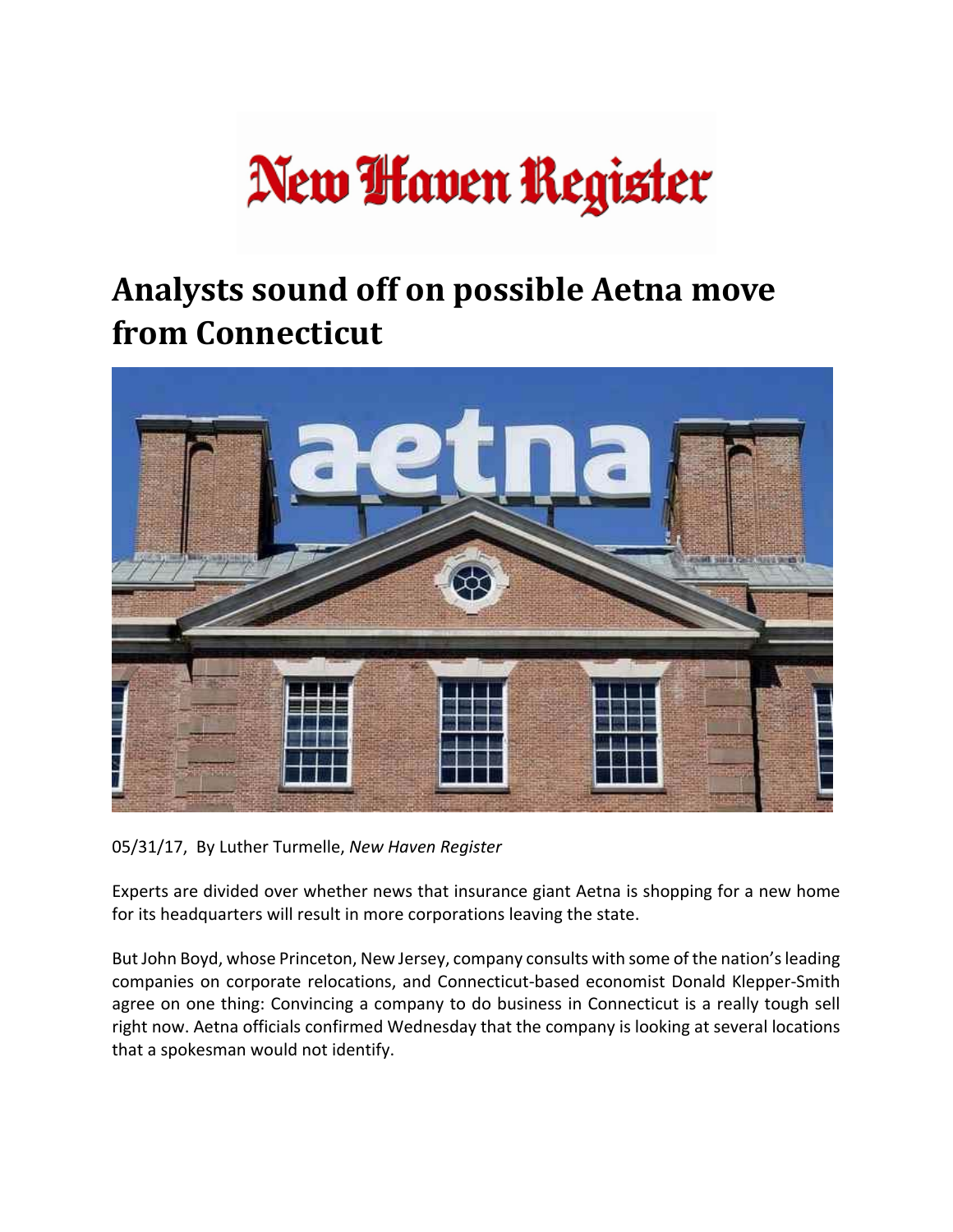"Companies are looking to move their headquarters right now to places that have panache and that something that Hartford doesn't have right now," Boyd said, adding that Aetna is not one of his company's clients.

Klepper‐Smith's predictions are more dire.

"There's a sense of urgency as sense of panic, at least with the people that I'm hearing from," he said. "We're starting to see some cracks in business confidence."

Klepper-Smith said he will be watching median single-family housing prices in the coming months. The median sale price of single‐family home that sold in the state during April was \$246,000, according to the Connecticut Realtors trade group, a 0.4 percent or \$1,000 decline from where it was during the same period in 2016.

"If we start to see a sustained decline the housing market, that doesn't go on for weeks or months, it has the potential to go on for years," he said. "People get scared when that happens because its taking money out of their pockets."

Boyd said he doesn't believe Aetna will pull all of its employees out of Connecticut.

"The trend is for companies like Aetna to have a marquee address for branding purposes, but I expect they will keep a lot of their back office operations in Connecticut," he said. "And I don't think it's a forgone conclusion that it's going to be New York, either. I suspect this has been in the works for a year or two, that the company has done its due diligence and is now working the phones with the governors of Maryland, Virginia, New Jersey and Governor (Andrew) Cuomo in New York."

Although New Jersey used to be called "The Nation's Medicine Chest" for its preponderance of pharmaceutical companies, the focus of the industry has shifted to the suburbs of Washington, D.C., in Maryland and Virginia, Boyd said.

"But I wouldn't rule out Jersey City, New Jersey, either, because of its location across the river from New York," he said. "Believe it or not, some of the most attractive Class A office space in country is the pipeline in Jersey City, at a considerably lower cost than a company would pay to be in Manhattan. Jersey City has panache, Hartford does not."

Because Aetna has not picked a new headquarters location yet, Boyd said it is impossible to predict the number of employees who might lose their jobs. But he said Aetna employees who lose their jobs should not have any trouble finding new jobs quickly.

"The Connecticut labor market will be enriched with hundreds of highly skilled workers and the remaining companies like Cigna, Travelers and Anthem will scoop them up, which makes those companies less likely to move at least until the next election cycle."